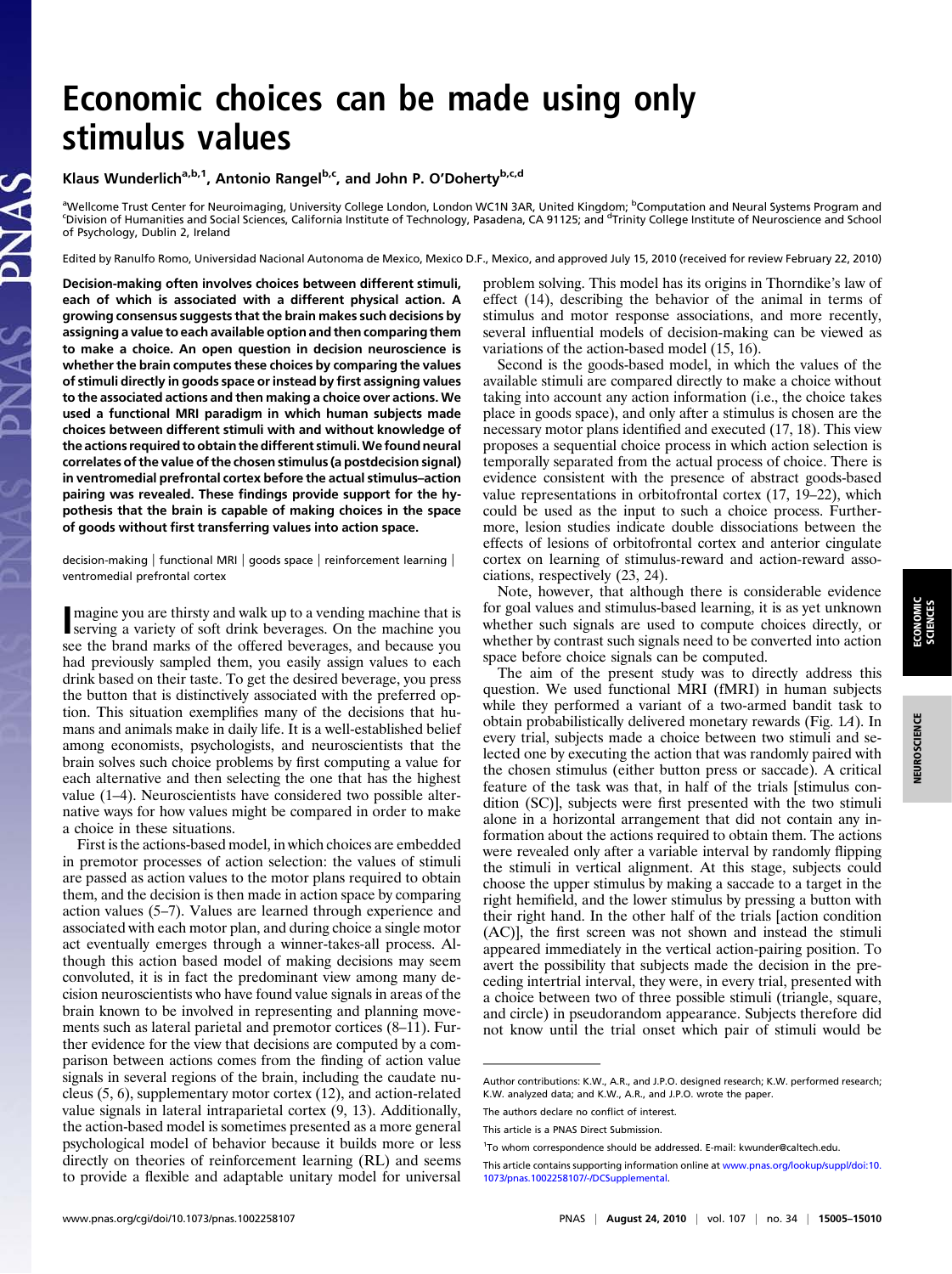

Fig. 1. Experimental design and behavior. (A) Subjects were presented with two stimuli (in every trial pseudorandomly selected among three possible stimuli) in horizontal arrangement (screen 1, for a variable time between 3 and 5 s). Stimuli then flipped to a vertical arrangement indicating the actions required to obtain each stimulus (making a saccade or pressing a button, screen 2). When a response had been registered, the screen was immediately cleared for a short delay and subsequently the outcome was revealed (screen 4 at 6 s after screen 2), indicating receipt of reward or no reward. There were two conditions: an SC as just described and an AC in which the first screen was not shown and subjects immediately saw the stimulus–action pairing. Red, green, and cyan arrows indicate onset times for regressors used to estimate the effects reported in Figs. 2 and 3 (which are illustrated using the same color code). (B) Example reward probability paths for the three stimuli as a function of the trial number. The probabilities of being rewarded following choice fluctuated slowly and independently for each stimulus across the experiment. (C) Actual choice probability plotted against fitted model choice probability (binned 0.1 wide), averaged across subjects (lines represent SEM). (D) Reaction time (after the action pairing is revealed in screen 2) is significantly lower in SC trials than in AC trials (paired t test,  $P < 10^{-11}$ , vertical lines represent SEM).

presented. The probability of being rewarded on selecting each of the three stimuli drifted randomly over time and was independent of the probability of being rewarded on the others (Fig. 1B). We estimated the value of taking each stimulus in every trial by calculating the stimulus values using a computational RL model in which the values  $V_{\text{triangle}}$ ,  $V_{\text{square}}$ , and  $V_{\text{circle}}$ were updated in proportion to a prediction error on each trial. The model also assumed that stimulus selection in every trial followed a soft-max probability rule based on the difference of the estimated values, which provided a good description of be-havior (Fig. 1C, [Fig. S1](http://www.pnas.org/lookup/suppl/doi:10.1073/pnas.1002258107/-/DCSupplemental/pnas.201002258SI.pdf?targetid=nameddest=SF1), and [Table S1\)](http://www.pnas.org/lookup/suppl/doi:10.1073/pnas.1002258107/-/DCSupplemental/pnas.201002258SI.pdf?targetid=nameddest=ST1).

We reasoned that, if choices can be computed in goods space, we should observe neural correlates of the chosen value, a postdecision signal, already at the time of stimulus presentation. Note that the prediction was that these chosen value signals would be observed before any action-related information was made available to the subjects, thus making it unlikely that they would be able to process the choice in the motor system. Based on several previous fMRI studies, we expected to see a neuronal representation of the chosen value in ventromedial prefrontal cortex (vmPFC) (12, 25, 26). If our hypothesis is correct, it will provide unique evidence that the brain can compute choices solely in goods space. We also speculated that subjects would respond faster in SC trials than in AC trials because the time necessary to make a decision between the desired stimuli had already been provided before the action pairing.

### Results

Response Times. Consistent with the reaction time hypothesis, we found that subjects responded significantly faster (paired  $t$  test,  $P < 10^{-11}$ ) in the SC than the AC condition (Fig. 1D).

Neural Correlates of Chosen Values. To look for neural correlates of value signals we entered the trial-by-trial estimates of the values of the two stimuli under consideration into a regression analysis against the fMRI data. We found that, in SC trials, neural activity in vmPFC  $(x = -3, y = 27, z = -9; T = 3.54)$  correlated with the value of the stimulus that is subsequently chosen before the stimulus–action pairing was revealed (Fig. 2A and [Table S2\)](http://www.pnas.org/lookup/suppl/doi:10.1073/pnas.1002258107/-/DCSupplemental/pnas.201002258SI.pdf?targetid=nameddest=ST2). We also tested for a value-chosen signal in SC trials at the time of action pairing but did not find any significant correlation for this contrast at our omnibus threshold. In AC trials, the vmPFC  $(x = -6, y = 39, z = -12; T = 5.74)$  also correlated significantly with the value-chosen signal. Although the peak of the area encoding the chosen value in AC trials was found to be located slightly more anterior and ventral than the peak in SC trials (Fig. 2A and [Table S3\)](http://www.pnas.org/lookup/suppl/doi:10.1073/pnas.1002258107/-/DCSupplemental/pnas.201002258SI.pdf?targetid=nameddest=ST3), a further interaction contrast showed that no area correlated with chosen value more strongly in either the SC or AC condition, even at a liberal threshold of  $P < 0.005$  (uncorrected). Effect size plots (Fig. 2B) and time course plots (Fig. 2C) in the overlapping area (center at  $x = -9$ ,  $y = 42$ ,  $z = -3$ ) confirmed that, in SC trials, activity in vmPFC was correlated with the chosen value only at the time of stimulus presentation but not at the succeeding time of stimulus–action pairing. Time courses separated according to the value signal in SC trials already at the time of the stimulus presentation, which preceded the action-pairing screen by 3 to 5 s. All reported activations are significant after family wise error correction for multiple com-



Fig. 2. Neural correlates of chosen value. (A) Activity in vmPFC showed significant correlation with the value of the stimulus that was subsequently chosen before the stimulus–action pairing was revealed (SC trials, red). The value chosen signal in AC trials was represented slightly more ventrally (green). Voxels overlapping in both contrasts are shown in yellow. Activations survive correction for multiple comparisons as described in Methods. (B) A comparison of effect size at the overlapping region confirms that, in SC trials, the value chosen is represented only at the time of the stimulus screen (red) but not at the time of the following stimulus–action pairing (cyan). In AC trials, the value chosen is represented at the coinciding stimulus/action screen (green). Bars indicate SEM. (C) Event-related blood oxygen leveldependent responses in SC trials time locked to the stimulus presentation (Left), the stimulus–action pairing (Center), and in AC trials time locked to the coinciding stimulus–action pairing (Right). Time courses are plotted separately for trials in which the chosen values were small (dashed,  $V < 0.5$ ) and large (solid,  $V > 0.5$ ). Note that, consistent with the effect sizes shown in B, time courses split in SC trials after stimulus presentation (Ts, Left) but already approximately 4 s before the action pairing (Ta, Center). Dashed lines represent SEM.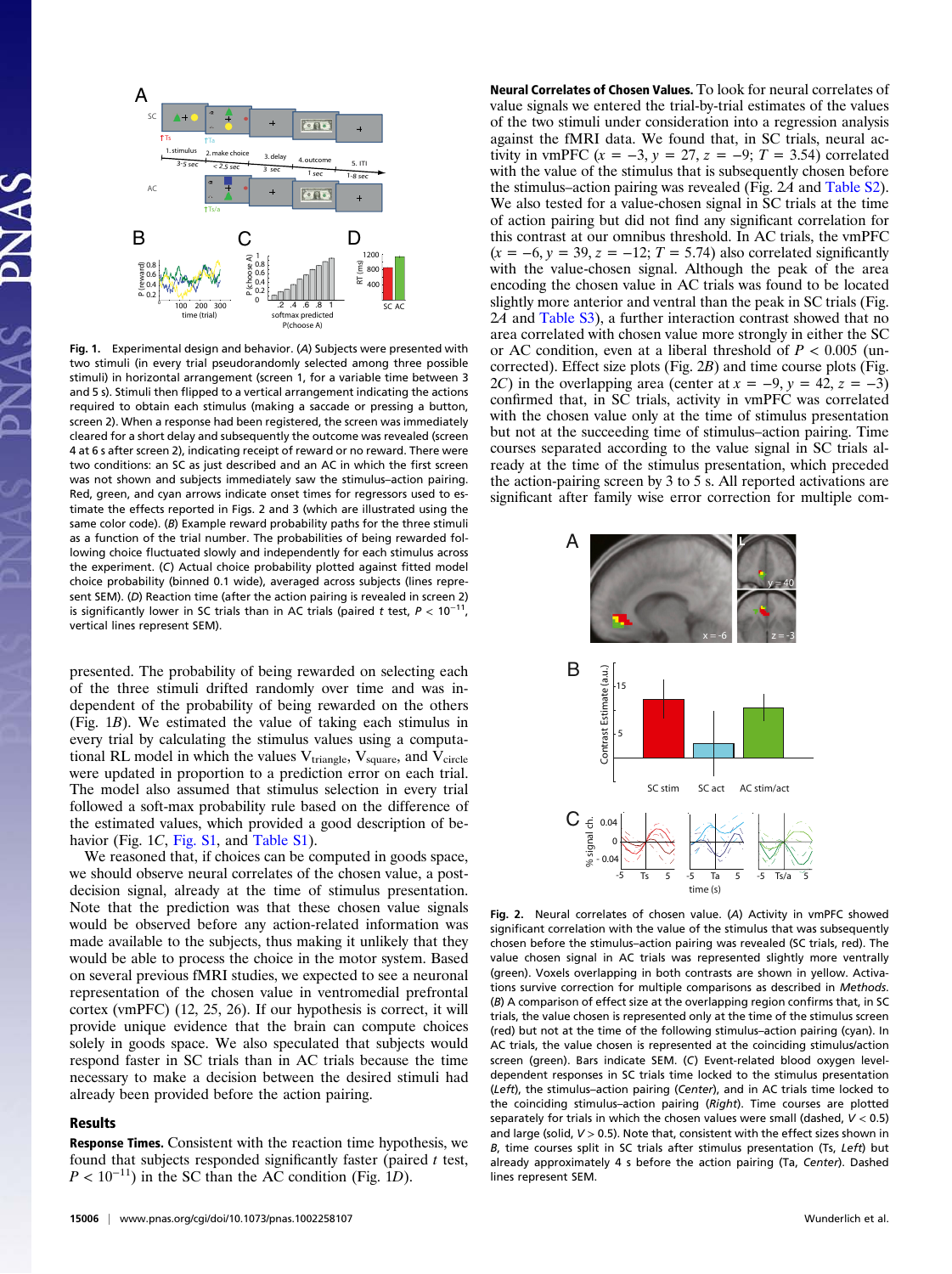parisons at the cluster level. Data used to calculate effect sizes were independent of the data used in the functional definition of the region of interest.

An important concern with this result is that the identified correlations with the chosen value signals might reflect the encoding of other prechoice signals that correlate with the chosen value signal. One variable of special concern is the average stimulus value, which is positively correlated with the chosen value. We addressed this concern in two ways. First, we ran a separate generalized linear model (GLM) in which activity at the time of stimulus evaluation in SC trials was modulated by the average stimulus value and by the chosen value. Importantly, to avoid any spurious correlation, the chosen value modulator was orthogonalized with respect to the average stimulus value signal. The activation in this contrast was observed at the same cluster as in the original design (peak,  $-9$ , 33,  $-3$ ;  $T = 2.95$ ;  $P < 0.004$ ), indicating that the chosen value signal accounts for variance in vmPFC activity over and above that accounted for by stimulus value. Second, we compared the signals from value chosen with both the average stimulus values and the maximum stimulus values within vmPFC to determine the relative probability with which these signals explain the measured neural signal in every subject. We used a Bayesian model comparison approach (27) to calculate posterior model probabilities and compared the likelihoods of the three value signals. The advantage of this method is that it circumvents any collinearity issues occurring from correlated regressors in the GLM. Consistent with our previous results, we found that, out of the three value signals, value chosen was the most likely underlying explanatory variable for activity in a cluster in vmPFC (−3, 27, −9). Using the Bayesian method, we compared all three value signals simultaneously as well as pair-wise chosen value with average stimulus value and maximum stimulus value. The exceedance probability in this analysis reflects the likelihood that one model explains the neural data better than the other models in the comparison ([Table S4\)](http://www.pnas.org/lookup/suppl/doi:10.1073/pnas.1002258107/-/DCSupplemental/pnas.201002258SI.pdf?targetid=nameddest=ST4). The exceedance probability of the value chosen model is larger than 95% in both of our pairwise comparisons. Note that the sum of the stimulus values is identical to the average stimulus value after mean correction, and a comparison of value chosen with the sum of stimulus values would yield the same outcome. To further rule out the possibility that the activation is merely stemming from an unequal representation of the two options in vmPFC before choice, we also directly compared the value of the chosen option to the value of the option not chosen in a separate analysis. If the activation in the vmpFC cluster were caused by some form of representation of both value options, we would see in this contrast some variance loading on both regressors. We found significant activation for value chosen (peak at  $-3$ , 27,  $-12$ ;  $T = 3.89$ ;  $P < 0.0005$ ) similar to our original design, but no brain areas correlating significantly with the value of the unchosen option at a liberal threshold of  $P \lt \theta$ 0.005 uncorrected. We also tested for the difference between value chosen and the value not chosen at the contrast level and did not find any significant correlation at  $P < 0.005$  (uncorrected).

Neural Correlates of Stimulus Values. We then looked for representations of the individual stimulus values, because clearly such signals should be a precursor of choice in that these values need to be compared in order to work out which option is ultimately chosen. In view of the spatial limitations of fMRI, we assumed it would be unlikely to detect activity patterns encoding the value of the individual stimuli. Instead, we assumed that neurons encoding such values would be spatially intermixed within the same region, and that such intermixed neural signals would be reflected at the level of the blood oxygen level-dependent signal as an average of the values of the two stimuli under consideration on a given trial. Consistent with our hypothesis, we found such an averaged stimulus value signal in SC trials within a subregion of vmPFC  $(x = -9, y = 48, z = -3; T = 4.41; Fig. 3 and Table S5$ .

We also performed an analogous Bayesian model comparison for pre- and postdecision values at this vmPFC location, and activity in this subcluster was explained best by the average stimulus value [\(Table S4](http://www.pnas.org/lookup/suppl/doi:10.1073/pnas.1002258107/-/DCSupplemental/pnas.201002258SI.pdf?targetid=nameddest=ST4)). Furthermore, consistent with the notion that individual stimulus values are only required at the time of decision-making, we found evidence for an averaged stimulus value signal only at the time of stimulus presentation (and not after the action pairings had been presented).

Neural Correlates of Action. A natural question is whether action values are still computed after a choice is made in goods space in the SC condition, and if they are computed in the AC condition. To pursue the possibility that stimulus values are still transferred to the motor system for action selection, we looked for neural representations of action value signals (5, 12, 28). We did not find any area correlating with the value of eye or hand movements in either SC or AC conditions at a liberal threshold of  $P \lt \theta$ 0.005 (uncorrected).

## Discussion

Our results show that there is activity in vmPFC that correlates with the value of the stimulus that is chosen in a trial, a postdecision signal, before the action pairing was revealed. Because there exists no other way to represent the value of the option that will eventually be selected in a trial without prior value comparison that converged to this particular option, these findings provide support for the hypothesis that the brain is capable of computing choices completely within an abstract representation of stimuli.

One possible alternative explanation of our findings is that, in the SC, subjects make decisions by assigning temporary action pairings to the stimuli before the action pairings are revealed, and then compare the temporary actions. These temporary action pairings could then be substituted for the real action assignments at the time of action presentation. Although we cannot completely rule out these explanations on the basis of our data alone, there are several reasons why this type of explanation is unlikely to account for our results. First, when subjects are in a situation in which it is necessary to make decisions over actions (i.e., when there is no unique stimulus information to discriminate different options), regions of the brain known to be involved



Fig. 3. Neural correlates of stimulus value. (A) Activity in vmPFC showed significant correlation with the average value of the two stimuli that were presented in SC trials at the time of screen 1 (red). Activations survive correction for multiple comparisons as described in Methods. (B) Comparison of effect sizes at the peak region between conditions. Neural activity in this region correlated with stimulus values in SC trials but not in AC trials. Bars indicate SEM.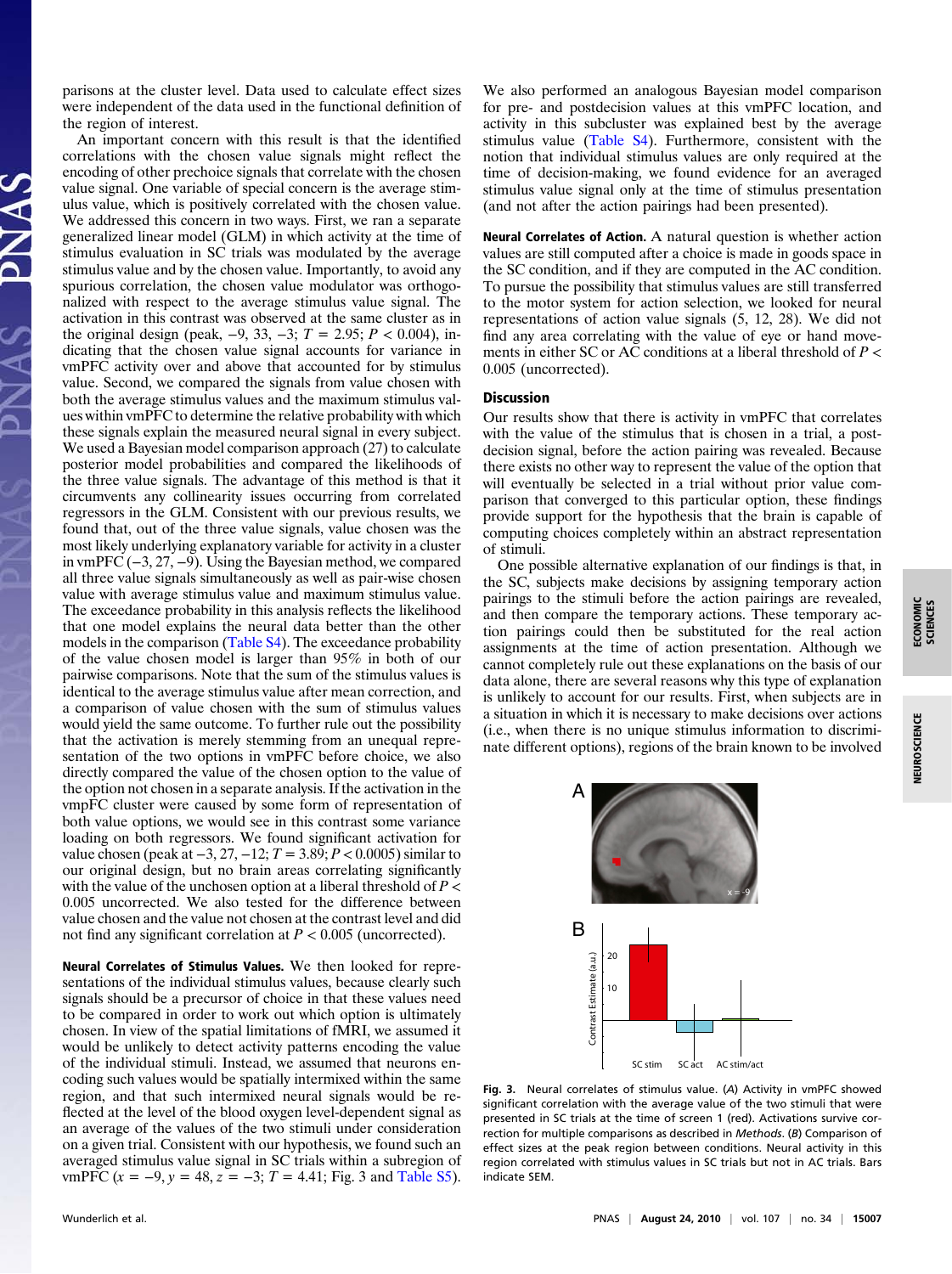in motor planning and initiation such as supplementary motor cortex, lateral intraparietal cortex, and anterior cingulate cortex have been found to contain action-related value signals in earlier imaging studies (12, 29). However, these regions did not show significant correlations with action value signals in the present paradigm even at a liberal uncorrected threshold  $(P < 0.005)$ , suggesting that neural systems involved in action representations were not directly engaged during the decision process in the present study. Second, on a more conceptual level, although encoding of conditional action pairings might be feasible in the present simplified experimental paradigm, such a mechanism is unlikely to scale well in many real-world decision problems with large numbers of sequential conditional action pairings, because decisions in such contexts would require encoding of long strings of conditional action pairings that could rapidly become computationally intractable. By contrast, the parsimonious alternative pro-posed here, whereby in such contexts a decision is made between the stimuli, would not suffer from the same scaling problem.

We did not find action value signals (5, 12, 28) in the SC or AC conditions even at liberal thresholds. A possible explanation for the lack of action value signals could be that, in contrast to previous paradigms, in the current study subjects did not have to keep track of action values over trials and doing so would have not improved performance. Although a negative finding should not be interpreted as definitive evidence against the presence of action values, it supports the idea that, in this particular task, the choices were being implemented in goods space in both the SC and AC conditions.

Interestingly, we found a representation of the stimulus values only in the SC but not in the AC condition. Although we cannot rule out the possibility that subjects indeed compute choices differently in the two conditions, it is conceivable that the stimulus value signals are very transiently represented only while the options are under consideration. Whereas in SC trials, the stimuli screen is shown for 3 to 5 s during which subjects could consider the options, they are allowed an immediate response in AC trials, allowing the value comparison process to reach convergence very quickly. With respect to recent hypotheses that ventromedial frontal cortex might be comparing the values of possible choices, discarding the representation of the unchosen option and maintaining the representation of the chosen one (30, 31), it would be interesting to know whether the stimulus values in the ventromedial frontal cortex temporally precede the presence of a signal related to the value of the chosen stimulus in the adjacent ventromedial frontal cortical region. Although the temporal resolution of fMRI makes it very challenging to answer this question, other techniques such as EEG or single-unit neurophysiology could be deployed in the future to resolve this issue.

It is important to emphasize that our data do not imply that all decisions are made in goods space, but rather that the brain is capable of computing a decision purely in goods space when action pairings are not available. There is ample experimental evidence that behavioral decisions can be and are made over actions in many contexts (12, 29, 32–35). Given the results presented here and taken alongside evidence for the presence of action value signals in caudate (5, 6) and supplementary motor system (12), it is natural to conjecture that both mechanisms may coexist during certain types of choices. In fact, this is proposed in some associative models of goal-directed behavior, which posit that choice can occur over outcomes that then subsequently retrieve actions, or over actions that subsequently retrieve outcomes (36, 37).

#### Methods

Subjects. A total of 24 healthy subjects [age 18-31 y; all right-handed as assessed by self-report with an adapted version of the Edinburgh handedness inventory (38)] with no history of neurological or psychiatric illness participated in the study. The study was approved by the Institutional Review Panel of the California Institute of Technology.

Task. The task is a variant of a two-armed bandit problem in which subjects make pair-wise choices between subsets of two stimuli that were pseudorandomly selected among three stimuli used in the experiment: a green triangle, a blue square, and a yellow circle.

There were two conditions presented pseudorandomly intermixed during the experiment. In the first one (SC), subjects were initially presented with the stimuli in horizontal arrangement without the information of what action they had to perform to choose a stimulus. After a variable time (3, 4, or 5 s, uniform distribution), the stimuli flipped to vertical position that indicated the action associated with each stimulus. The assignment of stimuli to actions was made randomly in every trial. At this stage, subjects could press a button with their right index finger to choose the bottom stimulus or perform a saccade from a central fixation cross to a target located at 10° of visual angle in the right hemifield to choose the top stimulus.

In the second condition (AC), the trials were identical except that the first screen was not shown and subjects were immediately presented with the stimuli in vertical arrangement at the beginning of the trial.

The probability (Qi,t) of stimulus i being rewarded in trial t evolved over time as a decaying Gaussian random walk process, with  $Qi,t + 1 = max\{0, min\}$ [ $1,\lambda$  Qi,t +  $(1 - \lambda)\theta$  +  $\nu$ ]}, where the decay parameter  $\lambda$  was 0.8, the decay center θ was 0.50, and the diffusion noise ν was zero-mean Gaussian with an SD  $\sigma$  of 0.2. Two different probability trajectories were generated by using this method and were assigned across subjects randomly. Fig. 1B depicts one of the probability paths used in the experiment. An important feature of this design is that the probability of being rewarded on one of the three stimuli is independent of the probability of being rewarded on the others. This feature is useful because it implies that the RL-based estimates of the stimulus values are uncorrelated with each other, which increases our ability to dissociate the neural correlates.

The task consisted of four sessions of 75 trials each, separated by a short break. Subjects had to select an action within 2.5 s after onset of the stimulus– action pairing screen; otherwise the trial was counted as an invalid missed trial. Subjects very rarely failed to make a response within this time window: none of the subjects had more than two such events during the entire experiment, and most subjects did not miss any trials at all. After the response was registered, the screen changed to a fixation cross until 6 s after trial onset. At this time the outcome was displayed for 1 s by showing an image of a dollar bill in rewarded trials or a scrambled dollar bill in nonrewarded trials. Trials were separated by a fixation cross that lasted between 1 and 8 s (uniform distribution).

Before the experiment, subjects received full instructions about the task and the two conditions, they were informed that the probabilities of being rewarded on each stimulus changed as a continuous function over time (but were not given details about the underlying stochastic process), and they were instructed to try to maximize their earnings, which were paid to them at the end of the experiment. Subjects accumulated \$0.25 in each rewarded trial. We did not reveal the exact reward per trial to subjects before the experiment but instead instructed them only that they will get a small amount of money for each rewarded trial. At the end of the experiment subjects were paid their accumulated earnings in addition to a flat amount of \$20.

The task was presented to the subjects via back projection on a translucent screen, viewable through a head coil–mounted mirror. Subjects chose the hand action by pressing a button on a button box with their right index finger. Eye positions were monitored at 120 Hz with a long-range infrared eye-tracking device (ASL Model L6 with control unit ASL 6000; Applied Science Laboratories). An eye action during the choice period was registered when the median horizontal eye coordinate during the past 200 ms exceeded 8° of visual angle to the right from fixation. Subjects were instructed to maintain central fixation during the entire experiment when not deliberately making a saccade.

RL Model. RL is concerned with learning values in different states of the world in a model-free environment in which subjects do not have complete knowledge about the underlying reward generating process. Thus, it is ideally suited to model how subjects learned the value of choosing the different stimuli over time.

In this study, we used RL learning, whereby stimulus values are updated using a simple Rescorla-Wagner rule. If a stimulus is not selected in a trial its value is not updated. In contrast, if stimuli S1 and S2 are shown and S1 is selected on trial t, its value is updated via a prediction error, δ, as follows: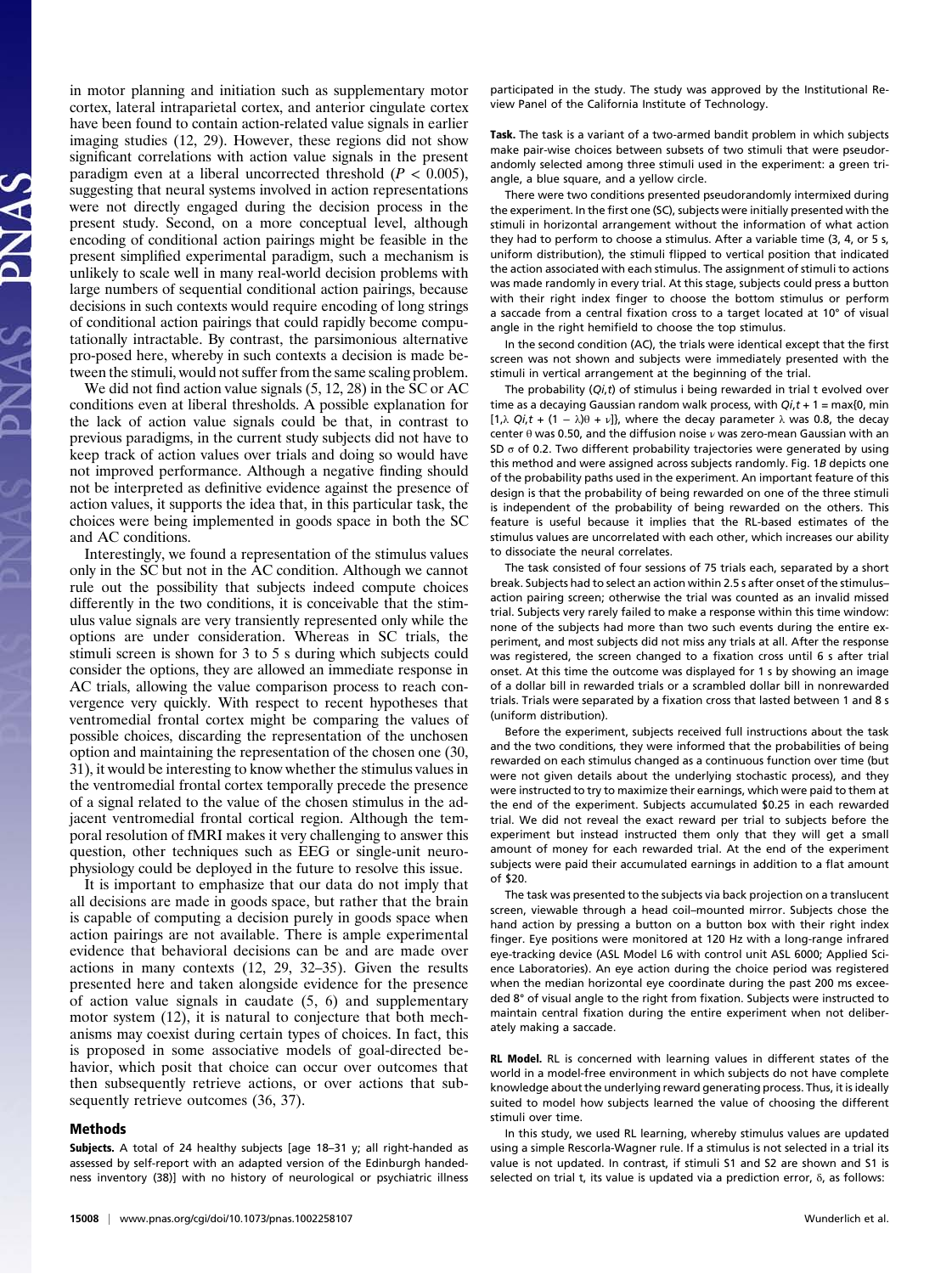$$
V_{s1}(t+1) = V_{s1}(t) + \eta \delta(t), \qquad [1]
$$

where  $\eta$  is a learning rate between 0 and 1. The prediction error is given by  $\delta(t) = r(t) - V_{s1}(t)$ . The delivered probabilistic rewards were used in updating value predictions of S1 in the RL model. The value of the stimulus that was not chosen (S2) or not presented in a trial (S3), i.e., those stimuli on which subjects did not receive feedback, were allowed to decay toward the mean (13) and updated as follows:

$$
V_{s2/3}(t+1) = V_{s2/3}(t) - \tau (V_{s2/3}(t) - 0.5),
$$
 [2]

where the parameter  $\tau$  is the decay rate, accounting for possible forgetting of past experiences (leaky integration). To generate choices, we first used a soft-max procedure in which, in every trial, the probability (P) of choosing stimulus s1 is given by the following:

$$
P_{s1,t} = \sigma(\beta(V_{s1}(t) - V_{s2}(t)) - \alpha)
$$
 [3]

where  $\sigma(z) = 1/(1+e^{-z})$  is the Luce choice rule or logistic sigmoid,  $\alpha$  = 0 denotes the indecision point (at which both actions are selected with equal probability), and  $\beta$  determines the degree of stochasticity involved in making decisions.

The model decision probabilities  $P_{s1}$  and  $P_{s2}$  were fitted against the discrete behavioral data  $B_{s1}$  and  $B_{s2}$  to estimate the free parameters (η, β, and τ). This was done using maximum likelihood estimation subject by subject. The associated likelihood function is given by

$$
logL = \frac{\sum B_{s1} log P_{s1}}{N_{s1}} + \frac{\sum B_{s2} log P_{s2}}{N_{s2}},
$$
 [4]

where  $N_{s1}$  and  $N_{s2}$  denote, respectively, the number of trials in which S1 and S2 were chosen, and  $B_{s1}$  ( $B_{s2}$ ) equals 1 if S1 (S2) was chosen in that trial, and 0 otherwise. We fitted this function similarly for the other two stimulus combinations (S1/S3 and S2/S3) and found the optimal parameters by minimizing the sum of the three negative log-likelihoods.

We compared the choice probabilities predicted by the RL model using the soft-max procedure to subjects' behavior by binning P into 10 bins (bin size of 0.1) and calculating for each bin the fraction of trials in which subjects chose one stimulus. For this test we pooled data from the three sigmoid choice probability functions. To test the fit between the model and the behavioral data, we performed a linear regression, subject by subject, of the fraction of choices on the binned choice probability versus the predicted bin. Overall, the regression results suggest that the model captures actual action value estimation and choice behavior well: on average, the model could explain 92% of the variance in the actual choice data (based on R2; Fig. 1C, [Fig. S1,](http://www.pnas.org/lookup/suppl/doi:10.1073/pnas.1002258107/-/DCSupplemental/pnas.201002258SI.pdf?targetid=nameddest=SF1) and [Table S1\)](http://www.pnas.org/lookup/suppl/doi:10.1073/pnas.1002258107/-/DCSupplemental/pnas.201002258SI.pdf?targetid=nameddest=ST1). We also tested for any structure in the residuals of the regression by looking at the autocorrelations, as any serial correlation in the residuals would mean that there is room for improvement in the model. We have no evidence for such a violation of independence in our data. For every individual subject, the autocorrelations at all possible lags were inside the 95% CI for a stochastic process.

fMRI Data Acquisition. Data were acquired with a 3-T scanner (Trio; Siemens) using an eight-channel phased-array head coil. Functional images were taken with a gradient-echo T2\*-weighted echo-planar sequence (repetition time, 2.65 s; flip angle, 90°; echo time, 30 ms; 64  $\times$  64 matrix). Whole brain coverage was achieved by taking 45 slices (3 mm thickness, no gap, in-plane resolution 3  $\times$  3 mm), tilted in an oblique orientation at 30 $^\circ$  to the anterior commissure/posterior commissure line to minimize signal dropout in the orbitofrontal cortex. Subjects' heads were restrained with foam pads to limit head movement during acquisition. Functional imaging data were acquired in four separate 370-volume runs, each lasting approximately 16 min. A highresolution T1-weighted anatomical scan of the whole brain (magnetizationprepared rapid acquisition with gradient echo sequence,  $1 \times 1 \times 1$  mm resolution) was also acquired for each subject.

fMRI Data Analysis. Image analysis was performed using SPM5 (Institute of Neurology, Wellcome Department of Imaging Neuroscience, London, United Kingdom). Images were first slice time corrected to TR/2, realigned to the first volume to correct for subject motion, spatially normalized to a standard T2\* template with a voxel size of 3 mm, and spatially smoothed with a Gaussian kernel of 8 mm full-width at half-maximum. Intensity normalization and high-pass temporal filtering (using a filter width of 128 s) were also applied to the data.

First, we estimated a GLM with AR(1) for each individual subject. The following events were modeled in each trial: (i) The time of the stimulus presentation in SC trials, parametrically modulated by the trial-by-trial stimulus values  $V_{s1}$  and  $V_{s2}$ ; (ii) the time of the stimulus-action pairing in SC trials, parametrically modulated by the trial-by-trial stimulus values  $V_{s1}$  and  $V_{s2}$ ; (iii) the time of the stimulus-action pairing in AC trials, parametrically modulated by the trial-by-trial stimulus values  $V_{s1}$  and  $V_{s2}$ ; and (iv) the time of the presentation of the outcome, modulated by the prediction error δ and a binary function encoding whether a reward was given. Trials in which subjects chose the eye action and trials in which subjects chose the hand action were modeled in separate regressors. All regressors were convolved with the canonical hemodynamic response function. In addition, the six scanto-scan motion parameters produced during realignment and session constants were included as additional regressors of no interest.

Second, we computed contrasts of interest at the individual level using linear combinations of the regressors described earlier. Finally, to enable inference at the group level, we calculated second-level group contrasts using one-sample t tests.

In addition to the GLM described earlier, we estimated four additional GLMs, which were in most parts identical to the first GLM except for the following difference in parametric modulation: at the time of stimulus presentation in SC condition, the first parametric modulator was (i) the sum of both stimulus values, (ii) the maximum of the stimulus values, (iii) the difference of the stimulus values, and (iv) the value of the option not chosen. The second parametric modulator was the value of the stimulus that was later chosen in the trial. This second value chosen modulator was orthogonalized toward the stimulus value parameter. By doing this, we assured that any shared variance between value chosen and stimulus value was assigned to the stimulus value regressor. Therefore, any remaining variance captured by the value chosen regressor does not contain any confound from the stimulus value signal.

We used a Bayesian model comparison procedure (27) to determine which value signal (value chosen or stimulus value) better explained the neural activity in vmPFC. The details of this method are described in [SI Methods](http://www.pnas.org/lookup/suppl/doi:10.1073/pnas.1002258107/-/DCSupplemental/pnas.201002258SI.pdf?targetid=nameddest=STXT).

Statistics were corrected for multiple comparisons by using a family wise error correction. For this we set a height threshold (at  $P < 0.005$ ) in combination with an extent threshold based on the number of contiguous voxels located in a cluster (39). We used AlphaSim in the Analysis of Functional NeuroImages open source to run a Monte Carlo simulation to determine the probability of contiguous cluster formations under the null hypothesis at the height threshold specified (40). AlphaSim generates an estimate of overall cluster size significance level by iteration of the process of random image generation, Gaussian filtering to simulate voxel smoothness, thresholding, image masking, and tabulation of cluster size frequencies. In our simulation we generated a series of 10,000 random images, each having 56,401 spatially uncorrelated voxels (the number of voxels in masked EPI images) by filling the masked brain volume with independent normal random numbers. The effect of voxel correlation was simulated by convolving the random image with a Gaussian function of the size of our smoothing kernel (8 mm full-width at half-maximum). The image was then scaled to provide the individual voxel probability threshold  $p_{thr}$  of 0.005 by determining the value  $z<sub>thr</sub>$  such that approximately  $p<sub>thr</sub> * N$  voxels have intensity greater than  $z<sub>thr</sub>$ . The thresholding was then accomplished by setting those voxels with intensity greater  $z_{thr}$  to 1 (activated voxels), voxels with intensity less than  $z_{thr}$ to 0. Finally, AlphaSim determined which activated voxels belonged to which clusters. When all clusters had been found, the size of each cluster in voxels was recorded in a frequency table. This simulation estimated that, in our volume of the entire brain, a cluster size of more than 51 contiguous activated voxels (with each individual voxel surviving a  $P < 0.005$  threshold; height threshold) would occur by chance with a probability of less than 0.05 (cluster extent threshold).

The effect size/time course plots in Figs. 2 B and C and 3B were computed by averaging the GLM's  $\beta$  values/time course data across subjects. To ensure the independence of the data that we analyzed within a region of interest (effect sizes and Bayesian model comparison) from the data used to select regions of interest, we performed the following leave-one-out analysis. First, we looped through all subjects and computed group averages for all but one subject. We then extracted the data within a region centered at the leaveone-out group peak voxel of the subject that was excluded in this group.

The structural T1 images were coregistered to the mean functional EPI images for each subject and normalized using the parameters derived from the EPI images. Anatomical localization was carried out by overlaying the t-maps on a normalized structural image averaged across subjects, and with reference to an anatomical atlas (41).